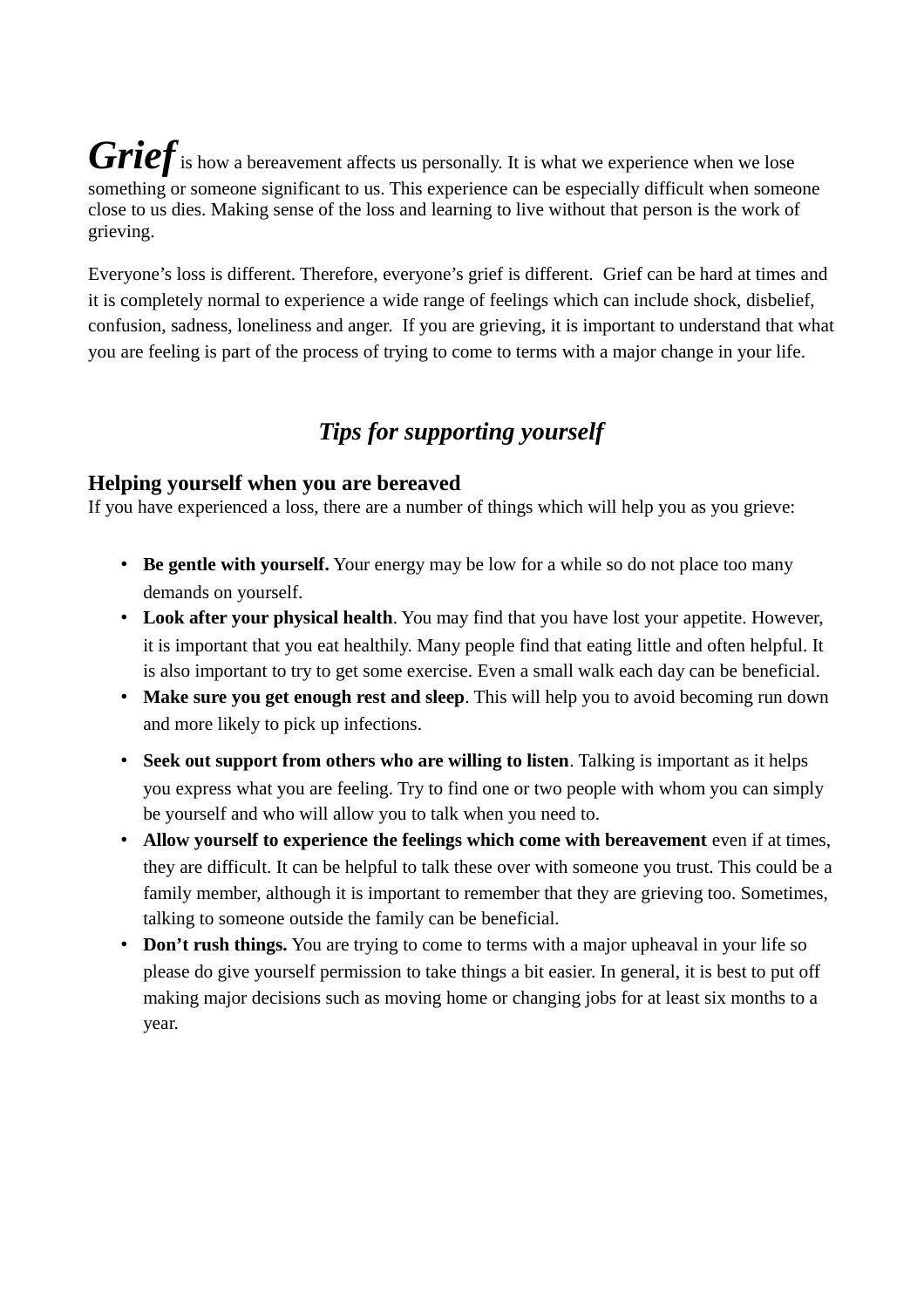# *Bereavement leaflets*

The following bereavement leaflets address different types of grief and provide information on what to expect and how to cope.

- [Death of a Partner](http://hospicefoundation.ie/wp-content/uploads/2012/08/00298-04-IHF-Death-of-Partner-or-Spouse-V4.pdf)
- [Understanding Grief](http://hospicefoundation.ie/wp-content/uploads/2012/08/00298-01-IHF-Understanding-GriefV4.pdf)
- [Understanding Grief \(Video\)](https://www.youtube.com/watch?v=6sA4Yyq2f3w&feature=c4-overview&list=UU6XJSBWEBYir2fzV1RGaMfA)
- [Death of a Parent](http://hospicefoundation.ie/wp-content/uploads/2012/08/00298-05-IHF-Adults-Grieving-Death-of-Parent-V6.pdf)
- [Grieving the death of someone close](http://hospicefoundation.ie/wp-content/uploads/2013/02/03-IHF-Grieving-the-Death-of-someone-close.pdf)
- [The Grieving Family](http://hospicefoundation.ie/wp-content/uploads/2012/08/00298-07-IHF-The-Grieving-Family-V4.pdf)
- [Grieving the death of someone close \(polish translation\)](http://hospicefoundation.ie/wp-content/uploads/2013/02/Grieving-the-Death-of-Someone-Close-POLISH-language-version.pdf)
- [Death of a Child](http://hospicefoundation.ie/wp-content/uploads/2012/08/00298-06-IHF-Grieving-the-Death-of-a-Child-V4.pdf)
- [Children's Grief](http://hospicefoundation.ie/wp-content/uploads/2013/12/08-IHF-Childrens-Grief.pdf)
- [Adolescent Grief](http://hospicefoundation.ie/wp-content/uploads/2013/12/10-IHF-Adolescent-Grief.pdf)
- [Talking to Children About Traumatic Death](http://hospicefoundation.ie/wp-content/uploads/2012/08/00298-09-IHF-Talking-to-Children-About-Death-V4.pdf)
- [Death of Same Sex Partner](http://hospicefoundation.ie/wp-content/uploads/2012/08/00298-14-IHF-Death-of-Same-Sex-Partner-V5.pdf)
- [Supporting Someone who is Grieving](http://hospicefoundation.ie/wp-content/uploads/2012/08/00298-02-IHF-Someone-you-care-about-is-bereaved-V4.pdf)
- [Death of a Pet](http://hospicefoundation.ie/wp-content/uploads/2012/08/00298-15-IHF-Grieving-Loss-of-a-Pet-V4.pdf)
- [Grief in the Workplace](http://hospicefoundation.ie/wp-content/uploads/2012/08/Grief-at-Work-Leaflet.pdf)
- [Bereaved by Suicide](http://hospicefoundation.ie/wp-content/uploads/2013/12/11-IHF-Bereaved-by-Suicide.pdf)
- [Grief at Christmas](http://hospicefoundation.ie/wp-content/uploads/2012/08/00298-13-IHF-Christmas-Bereavement-V4.pdf)

### **Dementia and grief**

The Alzheimer's Society of Ireland in collaboration with the Irish Hospice Foundation have developed three leaflets for families and carers coping with dementia. These leaflets are currently available electronically only.

- Grieving following the death of someone with dementia
- [Loss and grief when a family member has dementia](http://hospicefoundation.ie/wp-content/uploads/2015/03/Alzheimers-society-of-Ireland-Loss-and-grief-when-a-family-member-has-dementia.pdf)
- [Understanding late stage dementia](http://hospicefoundation.ie/wp-content/uploads/2015/03/Alzheimers-society-of-Ireland-Understanding-late-stage-dementia.pdf)

## **Helping a bereaved person:**

Grieving is difficult, it is difficult to go through and it is also difficult to witness. Here are some tips to help you support someone who is bereaved.

• **Everyone grieves in their own way.** While everyone grieves in their own way, it is important to remember that feeling irritable, confused, relieved, bitter, angry or guilty is just as much a part of grieving as feeling sad and lonely. It is sometimes more challenging to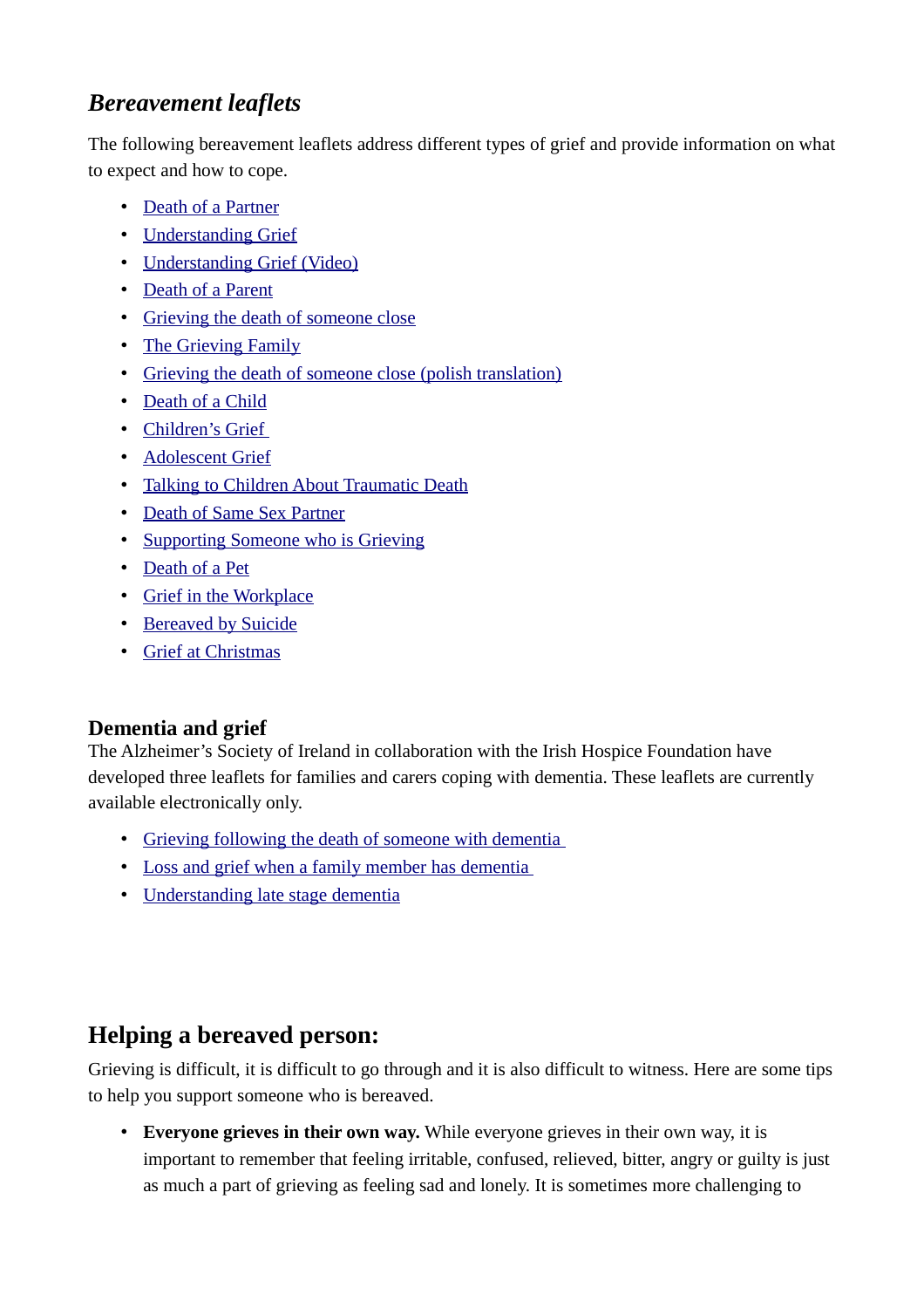support bereaved people through these emotions.

- Following a death, **bereaved people often find it hard to take care of day-to-day tasks**.Their energy levels may be low, sleeping and eating patterns may be disrupted and their concentration and memory may be poor.
- Bereaved people are likely to have **some days when they feel they are doing quite well and other days when they may feel overwhelmed by their loss.** Sometimes a difficult day may be triggered by an anniversary or a special day. Hearing a certain song on the radio, seeing a familiar-looking figure on the street or smelling a certain scent can also impact on their grief, unexpectedly flooding them with memories. This means that their support needs can be very different depending on how they find themselves that day.

Most people will cope with their bereavement with support from family, friends and colleagues and with access to information on the grieving process. For some additional support can be useful either from volunteers or peer support groups.

# **When to consider getting extra help**

- If the person him/herself feels unable to cope
- If there are not many people available to the bereaved person
- If going through some of the details of the death and/or relationship with someone who is not a family member might help

# *Bereavement Resources Local and National*

#### **[Sulis Holestic Centre](http://www.linkedin.com/search?search=&company=SulisHolestic+Centre&sortCriteria=R&keepFacets=true&trk=prof-exp-company-name)**

 **Magheracloone, Carrickmacross, Co. Monaghan & [Iontas, Castleblaney](https://www.facebook.com/pages/Iontas-Castleblaney/244440968916878)** Bereavement support by working on one to one basis – Kathleen Tuite

- 086 2408724
- 042 9668076
- caithtuite@yahoo.co.uk

#### **BLAYNEY BLADES**

Bereavement Counselling – Iontas, Conabury, Castleblayney

Contact name: Olive Bolger

Phone number: 042-9753410 / 404 / 411 / 412

Opening Hours: Monday to Thursday 9.00am – 5.00pm, Friday 9.00am – 4.00pm

Blayney Blades aims to provide affordable counselling locally and emergency counselling in times of death and separation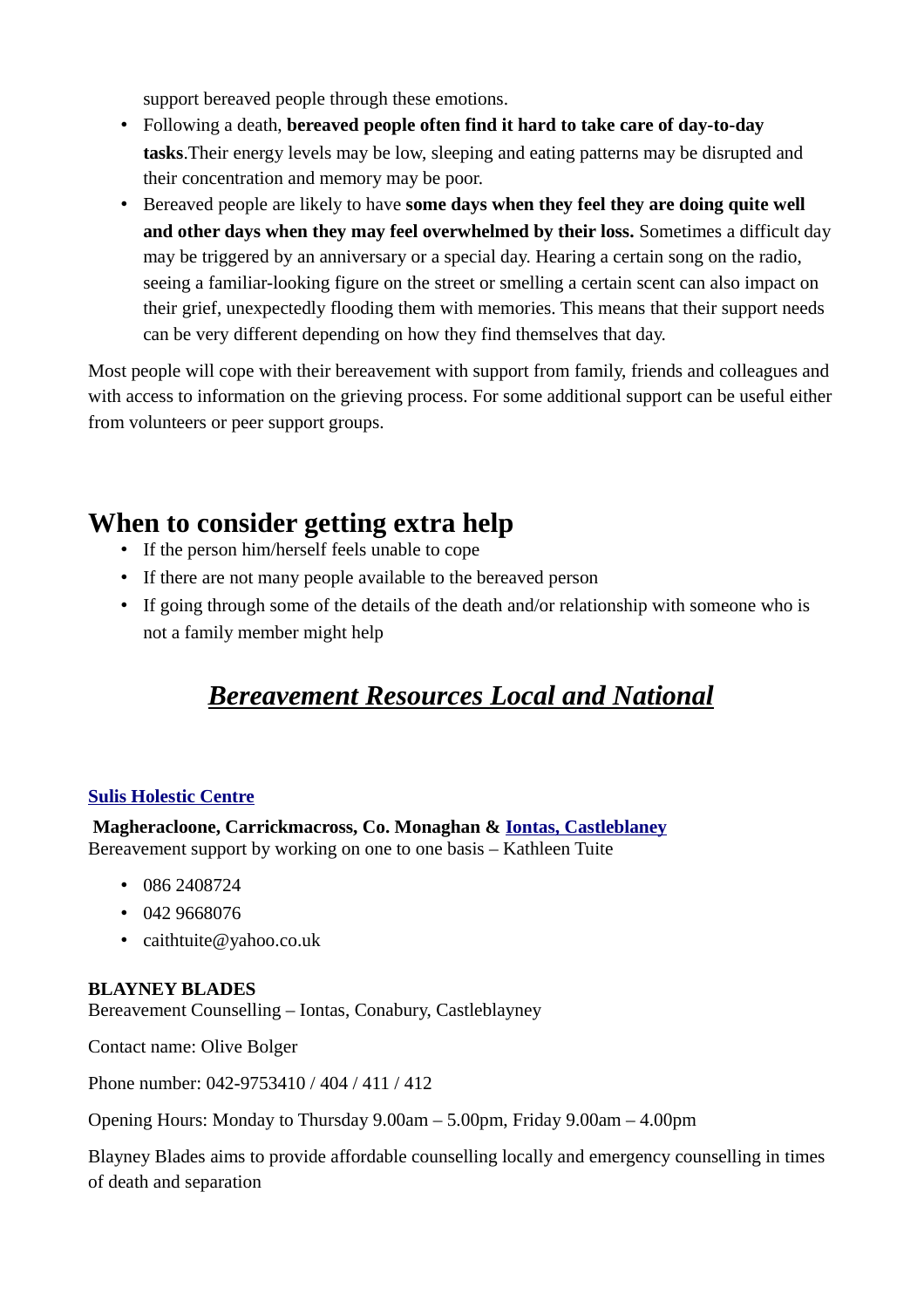Counselling service is available at a low cost based on ability to pay.

### **PATRICK J O'ROURKE BSc (Hons) COUNSELLOR & PHYSCOTHERAPY**

Loss & Grief / Bereavement Counselling

Kingscourt, Co. Cavan

Phone number(s) 042 9693838 / 087 0514394

Email:saoirsepor@yahoo.co.uk

www.patrickorourkephyscotherapy.ie

#### **CAVAN FAMILY RESOURCE CENTRE**

Child Counselling, Bereavement Counselling/Support,

Street address: Main Street, Cavan

Contact name: Nuala McGovern

Phone number: 049-4371363

Opening Hours: Monday to Friday 11.00am – 4.00pm

Other details:

- Cavan Family Resource Centre embraces all people, irrespective of age, race, class, religion or politics.
- We recognise and respect the many faces of family, and strive to support and enrich it in its many diverse forms through the services we provide
- Mediation services
- Psychotherapy/counselling services available on a sliding scale based on ability to pay
- Suicide bereavement support
- Solus Nua a programme for widowed, separated or divorced

#### **CONNECT FAMILY RESOURCE CENTRE**

Bereavement Counselling/Support,

Street address: 171, Moneymore Estate, Drogheda

County: Louth

Phone number: 041-9846608

Opening Hours: Monday to Friday 9.30am – 5.30pm

#### **MONAGHAN BEREAVEMENT SUPPORT GROUP**

Bereavement Counselling/Support

Street address: 32 Park Street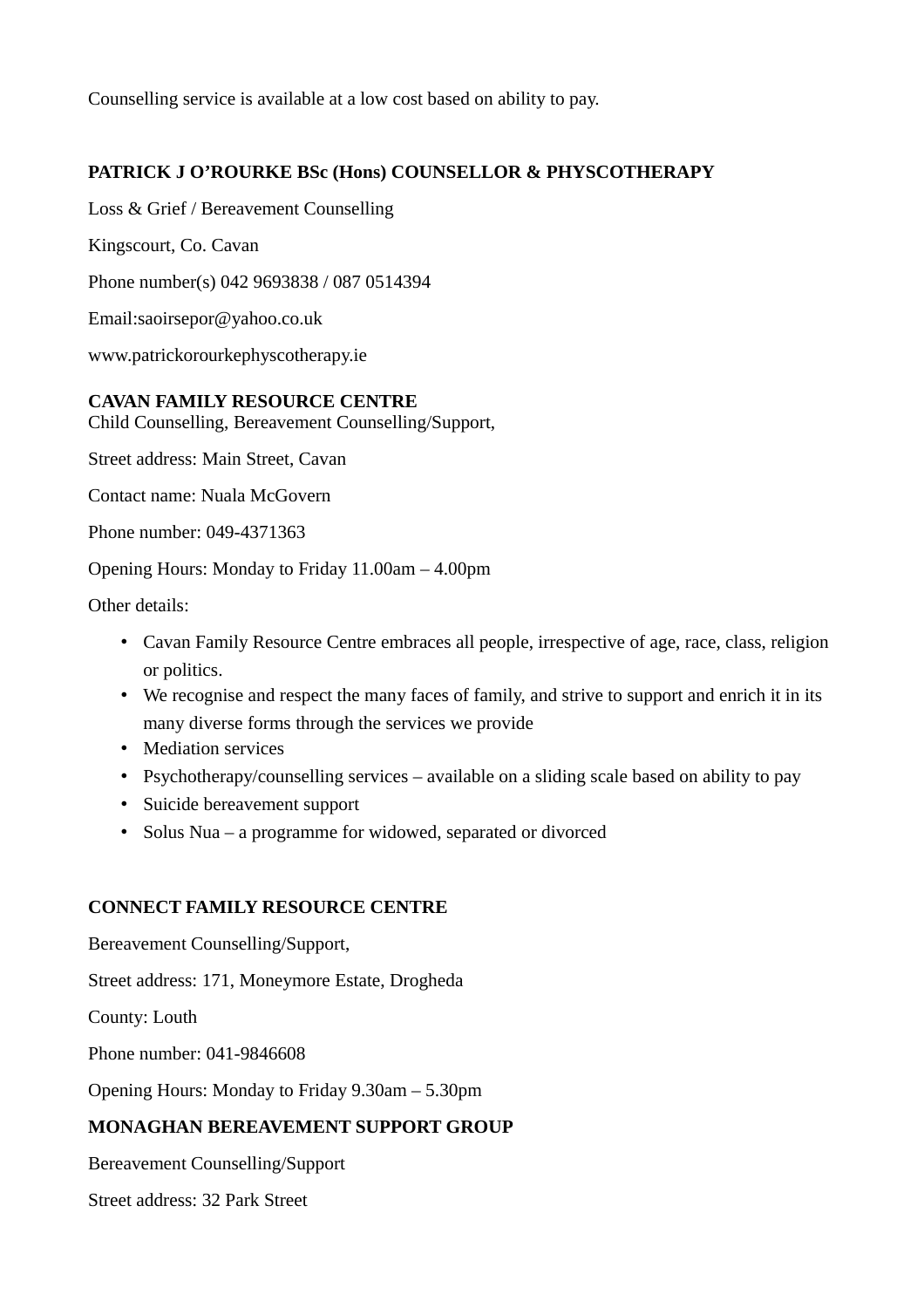County: Monaghan Contact name: Lily McMahon Phone number: 047-82196 Other details: Support those grieving for the loss of a loved one in Monaghan parish and its surrounding areas Service is voluntary, free, confidential and non-judgemental

#### **National Support Organisations**

Barnardos Bereavement Counselling for Children Hyde Square, 654 South Circular Road, Dublin 8 Tel: (01) 473 2110 (Monday to Friday, 10am to 12 noon) Email: [bereavement@barnardos.ie](mailto:bereavement@barnardos.ie) Web: barnardos.ie

#### **Bereavement Counselling Service**

(Greater Dublin Area, Bray, Kildare and Newbridge) Dublin Street, Baldoyle, Dublin 13 Tel: (01) 839 1766 Email: [bereavement@eircom.net](mailto:bereavement@eircom.net) Web: bereavementireland.com

#### **Bethany Bereavement Support Group**

Parish-based support groups around the country See website for local contact details: bethany.ie **Console (Living with suicide)** Console House, 4 Whitethorn Grove, Celbridge. Co. Kildare Tel: (01) 610 2638 Helpline: 1800 201 890 Email: [info@console.ie](mailto:info@console.ie) Web: console.ie

Irish Hospice Foundation Morrison Chambers 32 Nassau St, Dublin 2, Tel: (01) 679 3188 Email: [info@hospice-foundation.ie](mailto:info@hospice-foundation.ie) Web: hospice-foundation.ie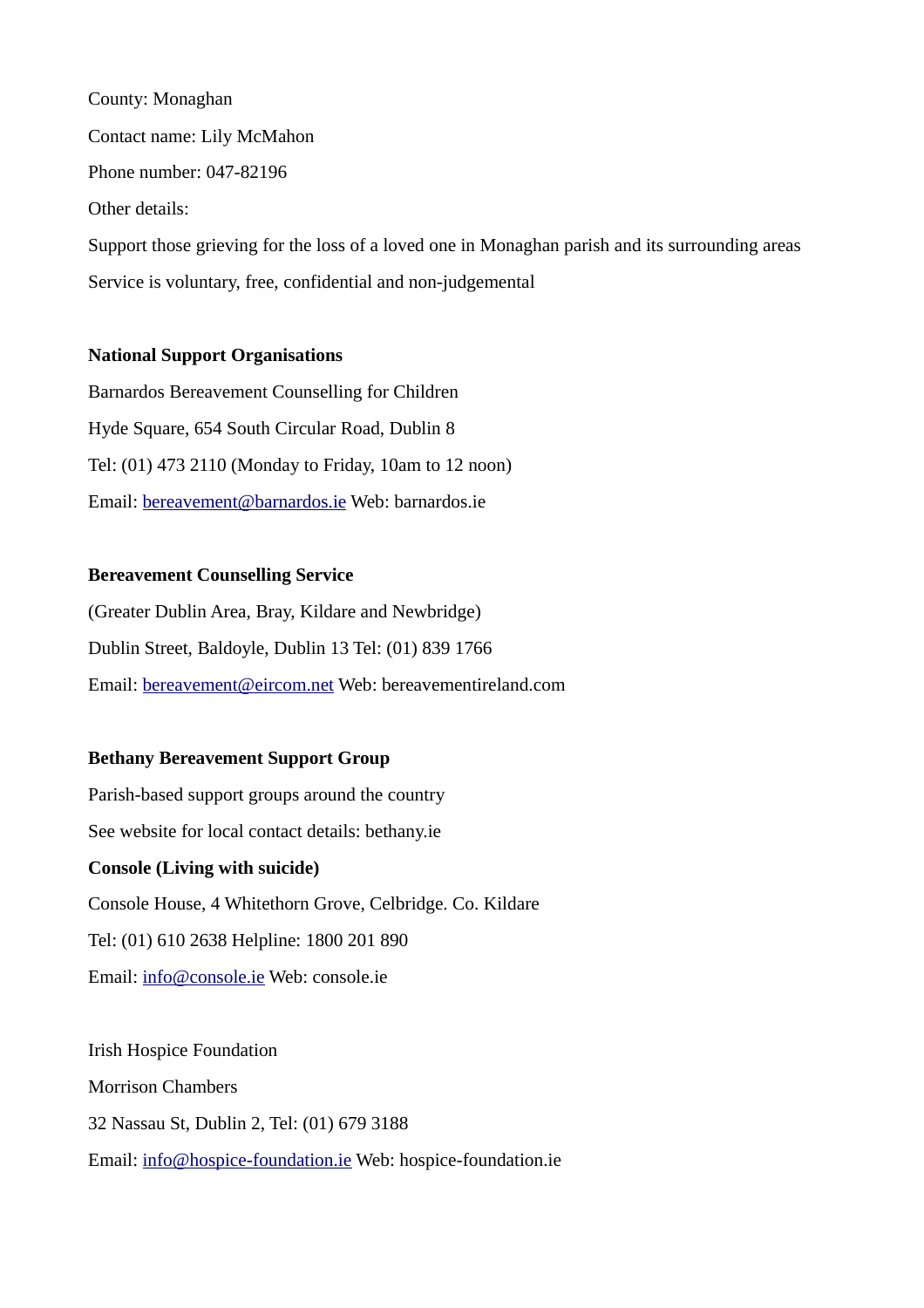#### **Irish Sudden Infant Death Association**

Carmichael House 4 North Brunswick Street, Dublin 7, Tel: (01) 873 2711, Helpline: 1850 391 391 Email: isida@eircom.net , Web: isida.ie

#### **A Little Lifetime Foundation**

(Formerly Irish Stillbirth and Neonatal Death Society) Carmichael House, 4 North Brunswick Street, Dublin 7 Tel: (01) 872 6996 Email: [info@alittlelifetime.ie](mailto:info@alittlelifetime.ie) Web: alittlelifetime.ie

#### **Miscarriage Association of Ireland**

Carmichael Centre, North Brunswick Street, Dublin 7 Tel: (01) 873 5702 Email: info@miscarriage.ie Web: miscarriage.ie

#### **National Association of Widows in Ireland**

Coleraine House, Coleraine Street, Dublin 7 Tel: (01) 872 8814 or 873 3622, Email: info@nawi.ie Web: nawi.iecitizensinformation.ie

### **Rainbows Ireland**

(helps children bereaved by parental death, separation or divorce) Loreto Centre, Crumlin Road, Dublin 12 Tel: (01) 473 4175 Email: ask@rainbowsireland.com Web: rainbowsireland.com

#### **Samaritans**

The Samaritans provide a national helpline number and have local branches around the country. Helpline: 1850 60 90 90, Email: [jo@samaritans.org,](mailto:jo@samaritans.org) Web: samaritans.org

# **Widowed Young** Email: info@widowedyoung.ie Web: widowedyoung.ie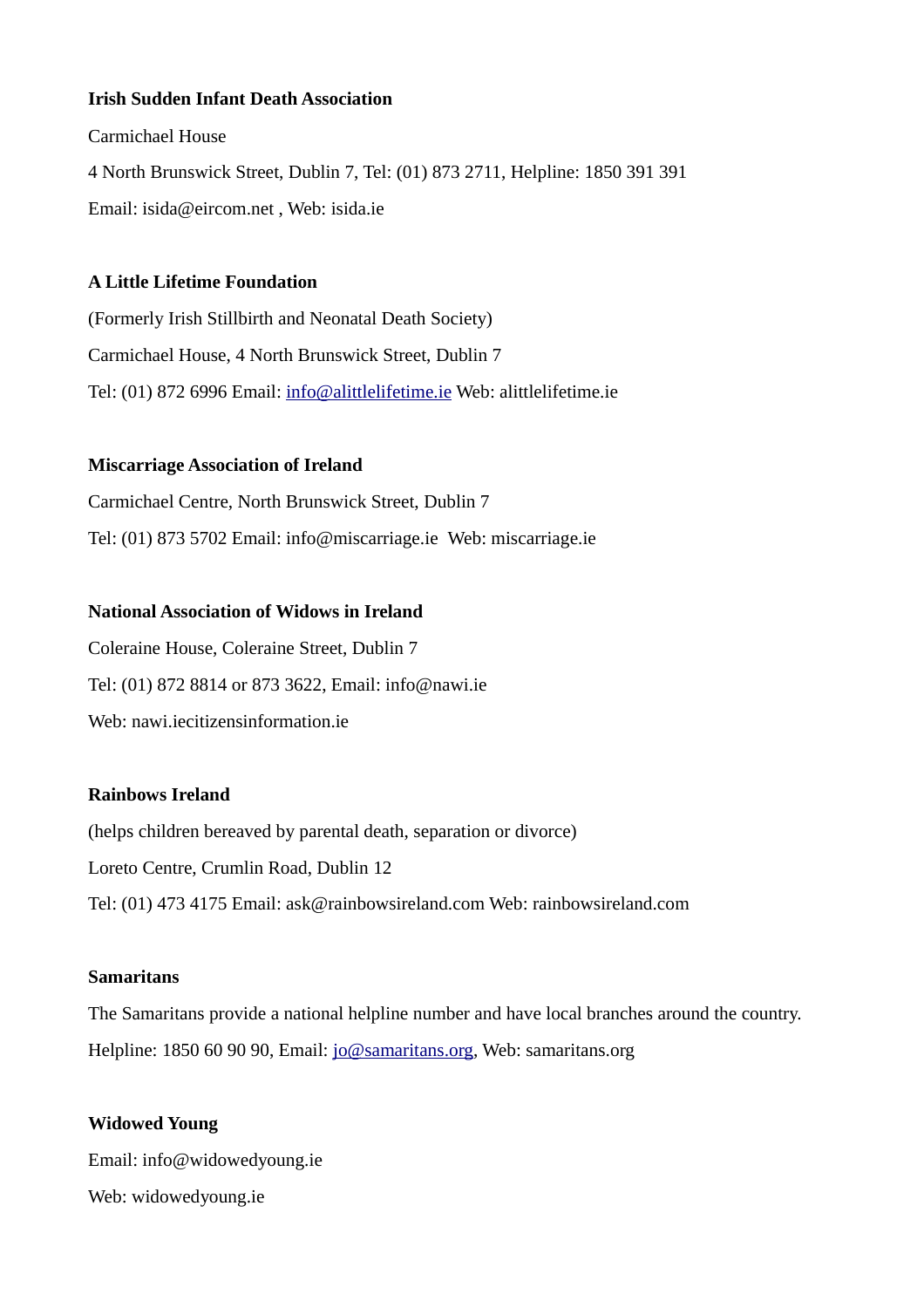#### **Supports for Young Adults & Children**

#### Rainbows Ireland

Rainbows Ireland, a registered charity, is a peer-support programme to assist children and young people experiencing a significant loss in their lives through a death, separation or divorce in their family.

#### **RAINBOWS DUNDALK**

- Counselling Organisation
- St Louis Secondary School, Castleblayney Road, Dundalk,
- County: Louth
- Contact name: Dara Mee
- Opening Hours: 9am 5pm Monday Friday
- Other details:
- Aim of organisation to help students with issues around loss, separation & bereavement.
- Service available for free.

#### **RAINBOWS ST JOSEPH'S CONVENT (NAVAN)**

- Bereavement Counselling/Support
- St Joseph's Convent Primary School, Railway St, Navan
- Phone number: 046-9021989
- Opening Hours: Monday to Friday 9.20am 3.00pm
- They provide peer support to children dealing with a death, separation or any other painful transition in their lives
- The service is available for free
- For further information on the Rainbows programme: – Telephone: 01-4734175
	- Website: [www.rainbowsireland.com](http://www.rainbowsireland.com/)

#### **APPLE TREE FOUNDATION**

- Type(s): Bereavement Counselling/Support,Child Counselling
- Service Provider Type: Counselling Organisation
- Street address: Roden House, Roden Place, Dundalk
- County: Louth
- Contact name: Pearl Deery
- Phone number: 042-9329532
- Opening Hours: Monday to Friday 9.00am 1.30pm (office hours), the foundation is open 7 days per week depending on the programme
- Other details:
- The vision of the Apple Tree is to create a supportive relational environment where young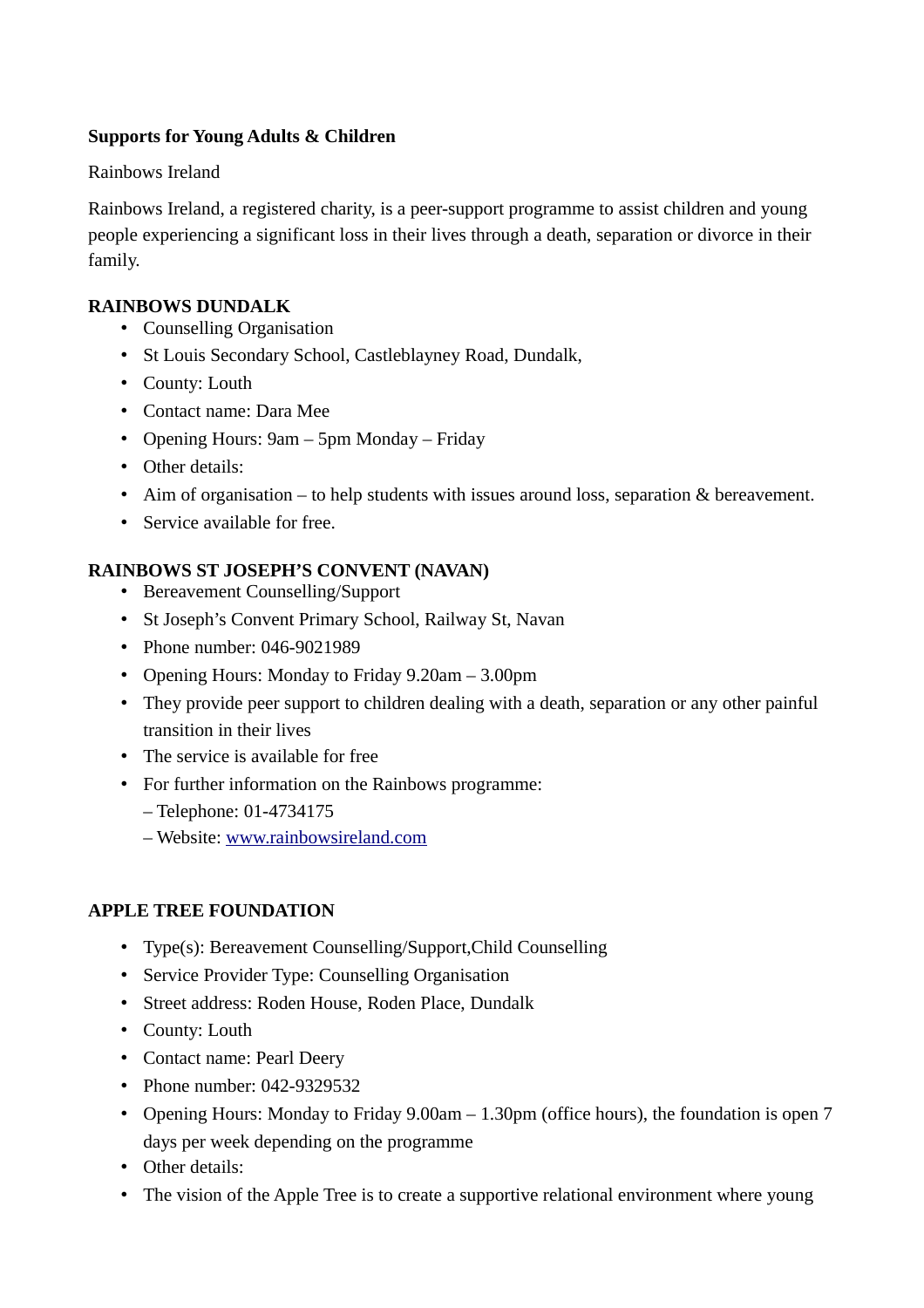people in our community are welcomed, valued and encouraged to get in touch with and express their individual gifts through creativity and the arts

- Our aim is to work in partnership with the young people, key agencies and youth services providers to develop and provide the following services and facilities:
	- a vibrant and dynamic youth cafe
	- a youth information service
	- a programme of creative training opportunities using a range

of methodologies – drama, music, photography, creative writing, crafts, dance and film

- an exhibition space for young people's artistic work
- a performance space and youth theatre
- professional counselling for young people
- art therapy
- meditation room to support the spiritual growth of
- young people
- garden space
- The service is available on a sliding scale based on ability to pay

#### **Suicide Bereavement Support**

#### **Living Links – Cavan & Navan**

Trained volunteers are now available to offer confidential, practical support and information to families who have experienced a death by suicide. At the request of the family, the Suicide Outreach Support Person can call to the home or meet at a location appointed by the family.

The outreach worker can provide information and practical support concerning the following areas:

- The funeral
- The inquest
- Entitlements
- What to say to children
- How to deal with the neighbours
- Help the person to clarify their personal grief
- Connect the person to other support services in their area
- Provide information on suicide and attempted suicide
- Be there, as a friend, for the person.

The Living Links listening/support service is free of charge and available to any person in the community including emergency personnel, gardai and clergy etc., who have in any way been affected by suicide.

#### <http://www.livinglinkscavan.ie/>

Living Links Cavan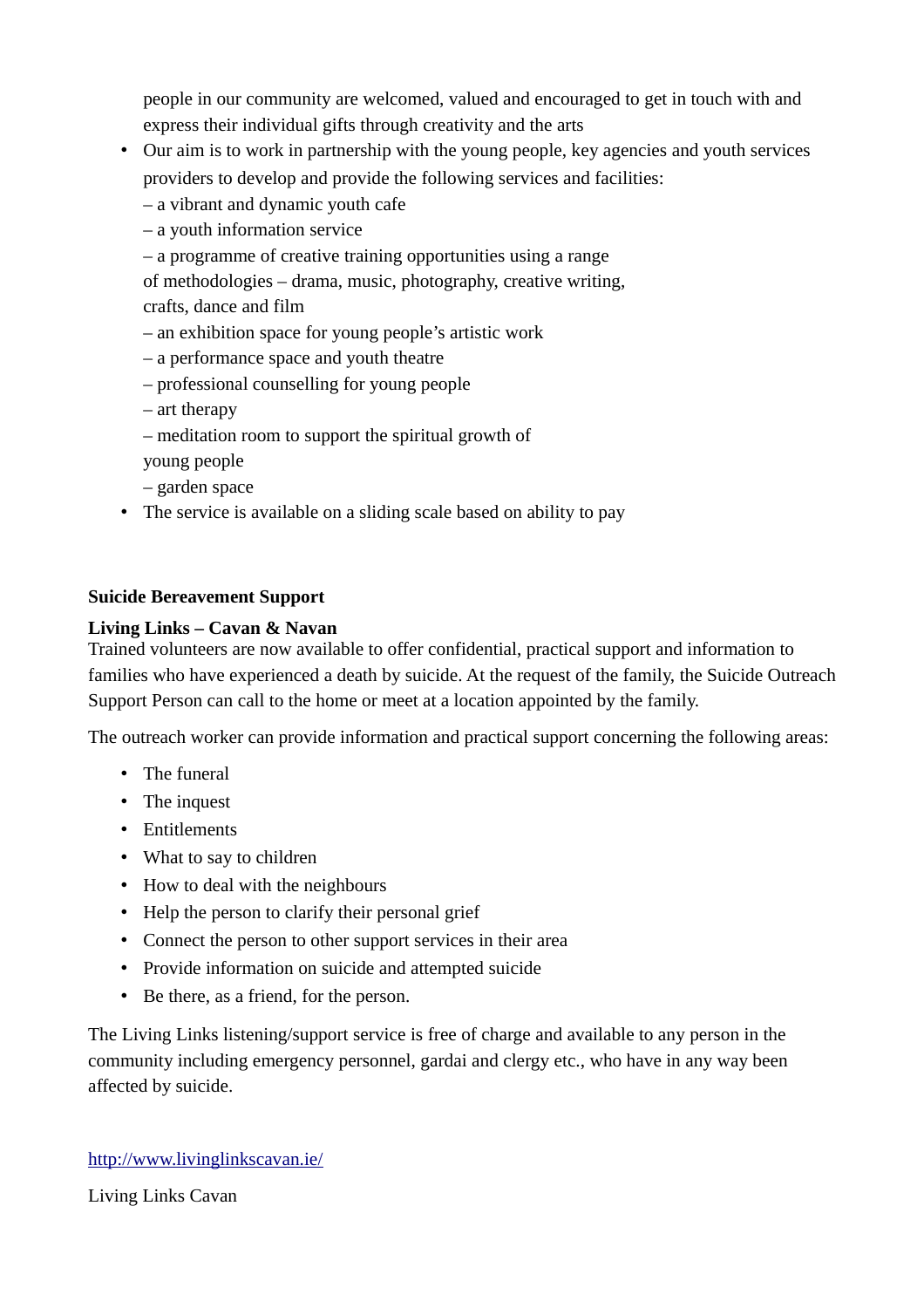House No. 2 Realtog Centre Kilnaleck Co. Cavan

Phone – 086 0235414

Emails: [hazel@southwestcavancdp.ie](mailto:hazel@southwestcavancdp.ie) [info@livinglinkscavan.ie](mailto:info@livinglinkscavan.ie)

Living Links in Navan

Sr. Elma Peppard, at 046 9021407 Dowdstown Hse, Dalgan Park, Navan, Co. Meath.

#### **SOSAD [\(http://www.sosadireland.ie/\)](http://www.sosadireland.ie/)**

SOSAD is a community organisation dedicated to helping all people who might be considering suicide, suffering from depression or bereaved by suicide. They offer a full range of support services including suicide interventions, suicide risk or psychological assessments, one to one counselling as well as practical help and support. Their services are free, and are available for emergencies around the clock.

DROGHEDA OFFICE: 60 Trinity Street, Drogheda, Co. Louth 24 hour emergency: 041 9848754 Email: [info@sosadireland.ie](mailto:info@sosadireland.ie)

NAVAN OFFICE: 4 O'Growney Tce, Navan, Co. Meath 24 hour emergency: 046 9031855, 083 3712622 Email: navan@sosadireland.ie

DUNDALK OFFICE: 31 Williamson's place, Dundalk, Co. Louth 24 hour emergency: 042 9327311 Email: dundalk@sosadireland.ie

CAVAN OFFICE: 3 Tower Hamlets (beside Garda station) Farnham Street,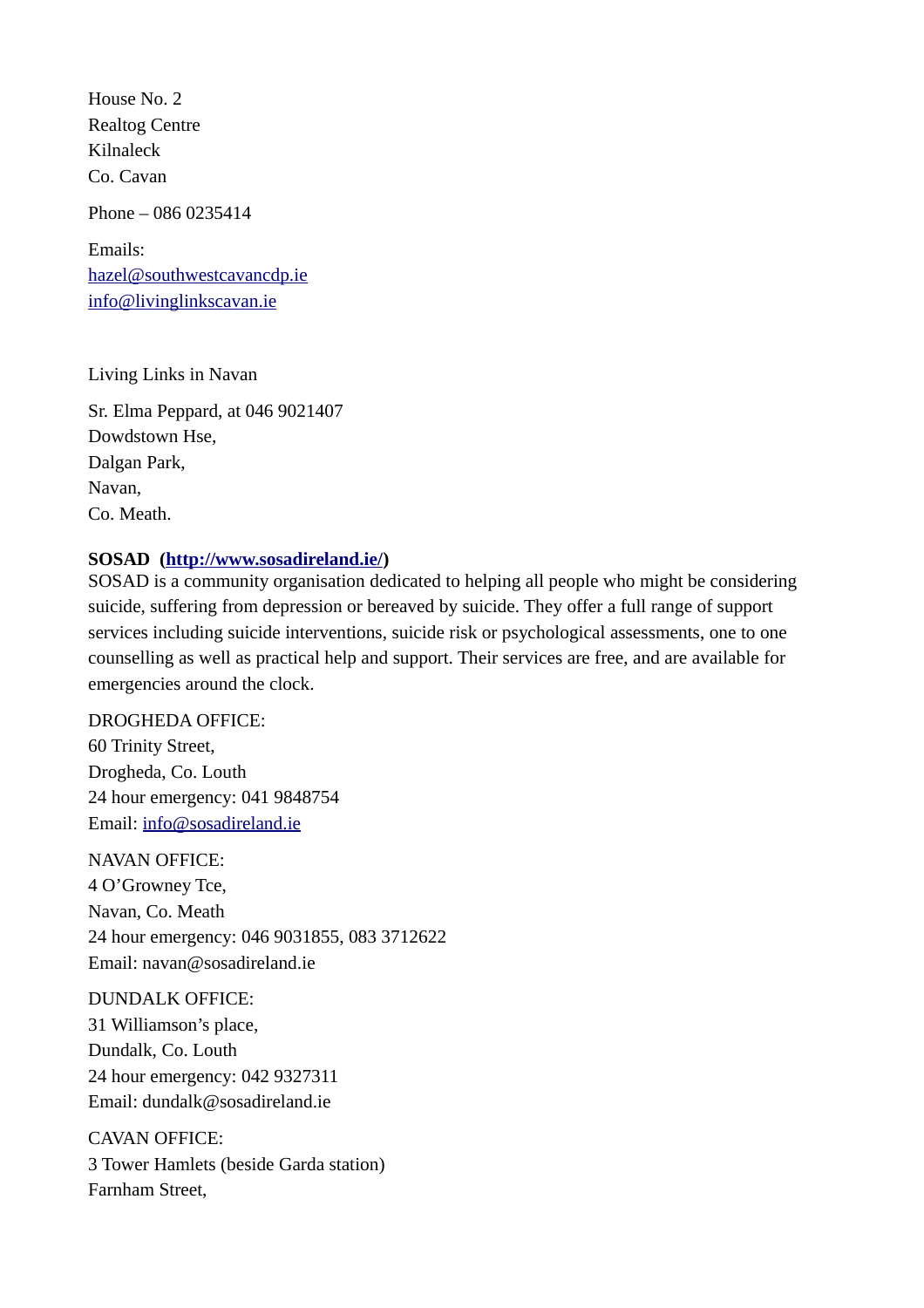Cavan, Co. Cavan 24 hour emergency: 049 4326339, 0834339090 Email: cavan@sosadireland.ie

Carrickmacross OFFICE: 6A Parnell St, Carrickmacross, Co. Monaghan Email: kingscourt@sosadireland.ie

### **LIFE SUPPORT (SUICIDE BEREAVEMENT SUPPORT)**

Type(s): Bereavement Counselling/Support

Service Provider Type: Counselling Organisation

Street address: 19/20 Rear Office Park St, Monaghan Town

County: Monaghan

Contact name: Patricia O'Connell

Phone number: 047-72606 / Lo-Call: 1890-555121

Opening Hours: Monday to Friday 10.00am – 4.00pm

Other details:

We support family members and friends in the aftermath of a suicide through the provision of the following services:

- one-to-one support
- group support
- information on entitlements e.g. death grants
- referral to counselling services
- training courses through Fás

Counselling services are available at a low cost

#### **GRIEF AND BEREAVMENT AWARENESS – SUGGESTED READING LIST**

#### **General:**

| Kubler-Ross, E (2005)                               | On Grief & Grieving                                          |
|-----------------------------------------------------|--------------------------------------------------------------|
| Payne (1999)                                        | <b>Loss and Bereavement</b>                                  |
| Wertheimer(2001)                                    | A Special Scar; Experiences of People Bereaved by<br>Suicide |
| Wolfelt, A (1992)                                   | <b>Understanding Grief: Helping Yourself Heal</b>            |
| Strobe & Strobe (1993)                              | Handbook of Bereavement                                      |
| Littlewood, J (1992)                                | Aspects of Grief: Bereavement in Adult Life                  |
| Wright, B (1996)                                    | Sudden Death, 2nd Ed                                         |
| Texts relating to grief in children & young people: |                                                              |